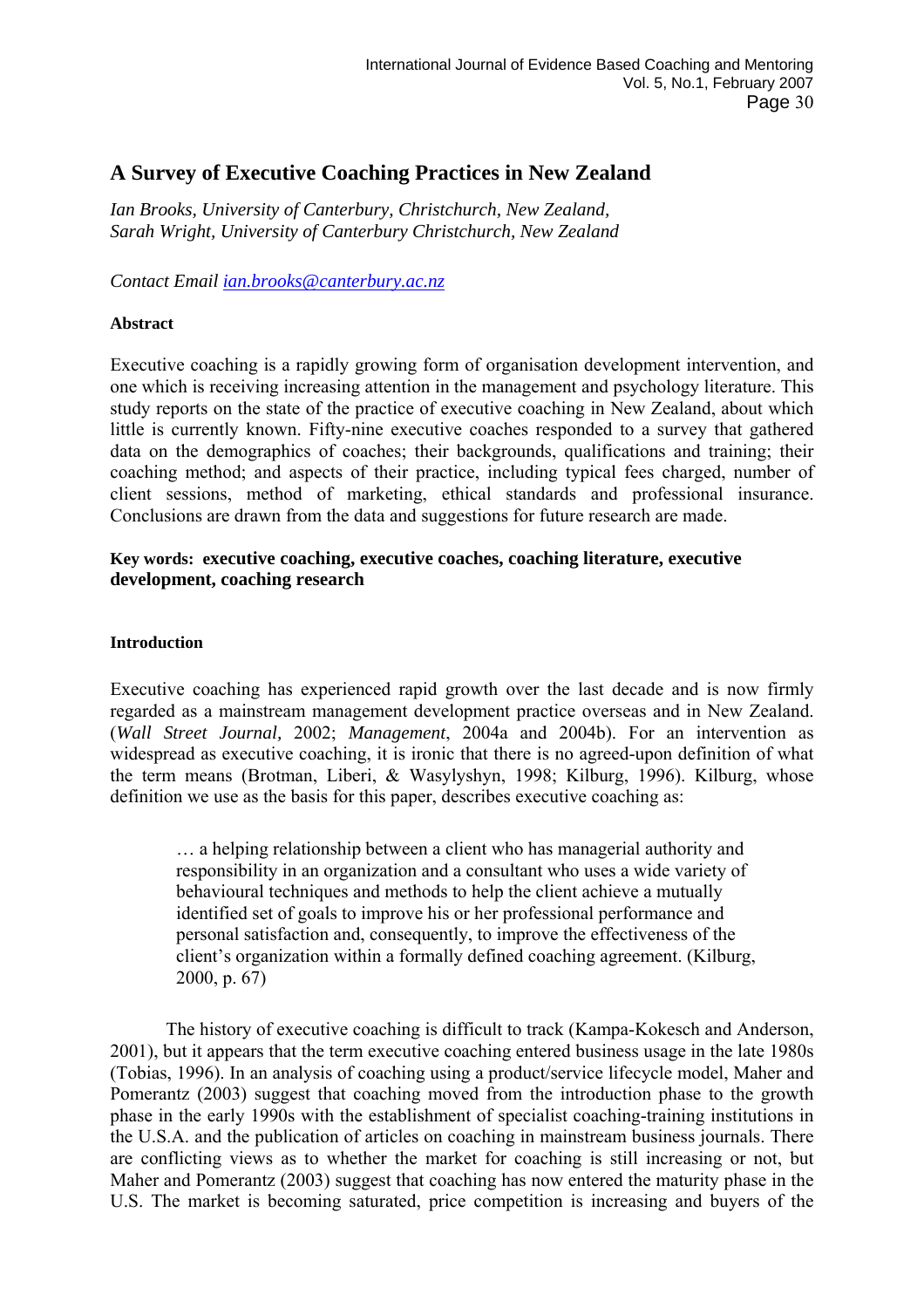service are becoming more discerning. Academic research has lagged behind, as it sometimes does with management trends, but has picked up in the last five or six years (Grant & Cavanagh, 2004).

 In their review of the history of coaching, Grant and Cavanagh (2004) argue that the coaching industry has reached a key point in its maturation. They suggest that coaching can either continue as a generic service industry with pseudo-credentialing (for example, the International Coaching Federation; ICF) and the use of proprietary coaching systems, or it can move towards becoming a respected cross-disciplinary profession with a solid research base. The latter will only come about if there is rigorous theoretical and empirical development, and if coaches become scientist-practitioners who make informed use of research (Grant and Cavanagh, 2004).

 If it is true that coaching is at key point in its maturation, we would suggest that it is important to understand the state of the industry at the moment. Relatively little is known about coaches, their practices and their methods (Grant and Zackon, 2004; Judge and Cowell, 1997), and in particular there has been virtually no empirical research on coaching in New Zealand. This study seeks to address that shortfall by reporting the results of a survey of those claiming to be executive coaches in New Zealand. The primary aim of the research is to feed information back into the coaching 'industry', with ensuing benefits in terms of service quality and efficacy. This survey is an important first step in understanding the development and extent of coaching in New Zealand.

# **Methodology**

### **Survey**

A national survey of executive coaches was conducted based on a study carried out with ICF members by Grant and Zackon (2004, hereafter referred to as the ICF study). Using their methodology as a basis, the current survey invited all known executive coaches in New Zealand to respond in five broad areas of interest, namely:

- 1. *Demographics*  gender, age, education.
- 2. *Coaching professionalism* credentialing, training.
- 3. *Respondents' coaching career* prior professions, length of time as a coach.
- 4. *Coaching processes used*  telephone, face-to-face, online, length of session.
- 5. *Coaching practice*  number of clients, fees, marketing, evaluation methods.

### **Sample**

Respondents were recruited from a variety of sources, including the ICF website, telephone and business directories, website searches, personal contacts, e-mail list servers relating to HR management, and industry journals. Through these sources, a total of 134 executive coaches were identified for participation in the study. The survey was mailed to all 134 coaches. Six copies were returned by the postal service as undeliverable, leaving a potential sample of 128 respondents. In total, 59 coaches completed the survey, representing a 46% response rate.

# **Results**

# **1. Coach Demographics**

The ratio of male to female respondents was almost 1:1 (52.5% versus 47.5%), in contrast to the ICF study in which female coaches outnumbered males in a ratio of 3:1. The average age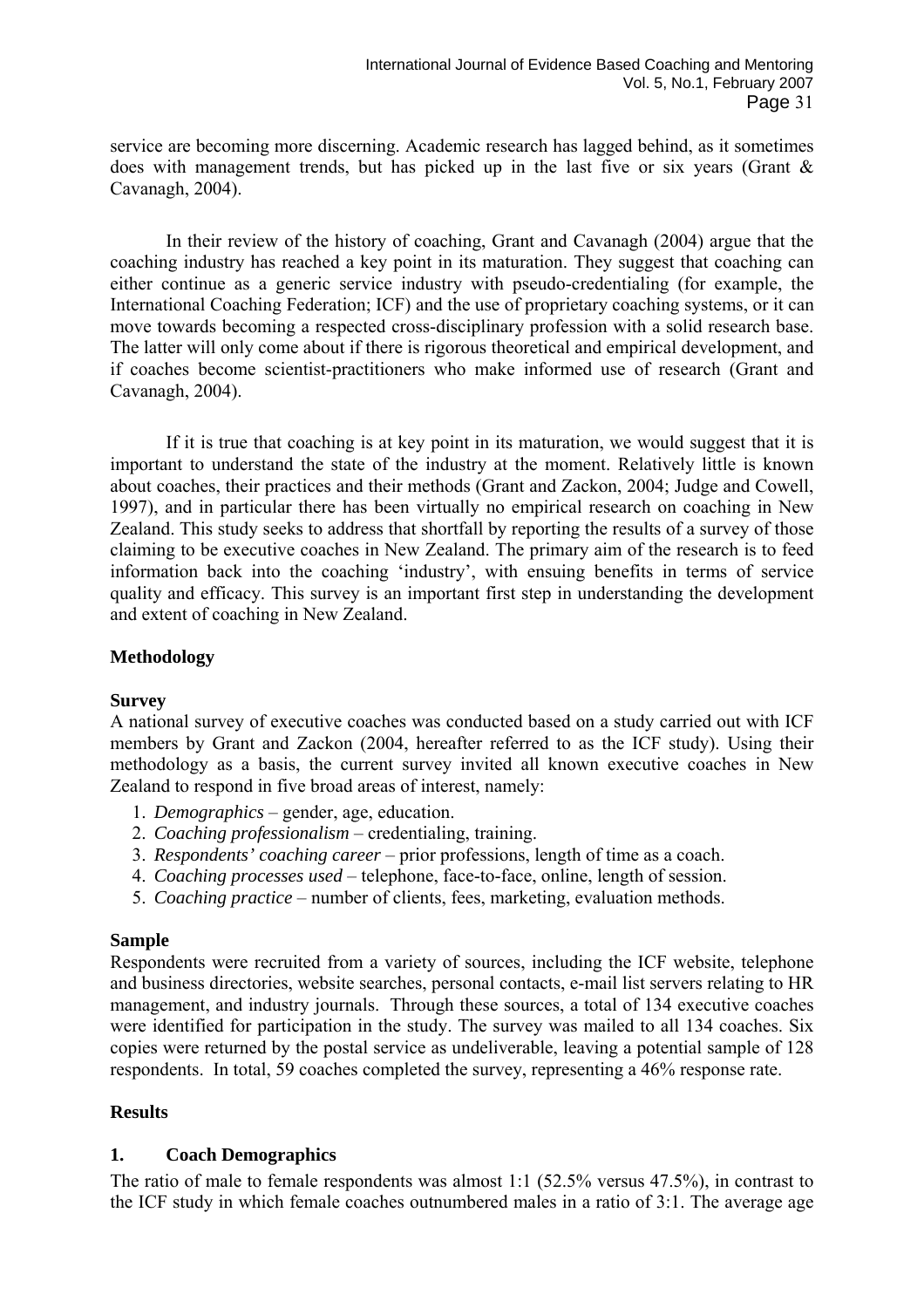of respondents was 48 years and none were under 25 years. Only 13.5% were under the age of 40 years. This data corresponds with the ICF study and suggests an unofficial minimum age of entry into the field, before which coaches find it difficult to gain sufficient experience and qualifications to be credible.

 Most coaches in this study were university educated (81.4%), although only two respondents (3.4%) had a coaching-related university qualification. The majority of respondents held commerce-related degrees. This is unsurprising, given the high proportion of coaches who were previously employed as managers or executives. New Zealand coaches appear to be much less well educated than their American counterparts. In a study of sixty U.S. executive coaches Judge and Cowell (1997) found that 90% of coaches had a Masters degree in business or the social sciences and 45% had doctoral degrees. This compares to 33.9% and 3.4% respectively in our New Zealand sample.

## **2. Coaching Professionalism**

Coaching professionalism refers to the credentialing and training of coaches. There is no formal registration process for coaches in New Zealand, nor is there a national professional body such as those available to psychologists or counsellors. The ICF is the closest organization there is to a credentialing body, with over five hundred members in Australasia. Given the lack of a dedicated organization serving the needs of coaches in New Zealand, professional membership is typically sought elsewhere, with some 84.7% of New Zealand coaches belonging to a relevant professional body (see Table 1).

| <b>Table 1 – Coaching Professionalism</b>                            |    |       |  |  |
|----------------------------------------------------------------------|----|-------|--|--|
|                                                                      | n  | $\%$  |  |  |
| Number who belong to a professional body                             | 50 | 84.7% |  |  |
| Professional body - International Coach Federation                   | 30 | 50.8% |  |  |
| Professional body - NZ Psychologists Society/Board                   | 7  | 11.9% |  |  |
| Professional body - Human Resources Institute NZ                     | 9  | 15.3% |  |  |
| Professional body - NZ Institute of Management                       | 7  | 11.9% |  |  |
| Professional body – Other (non-coach)                                | 9  | 15.3% |  |  |
|                                                                      |    |       |  |  |
| Number who engage in their own professional development              | 49 | 83.1% |  |  |
| Professional Development – coach specific courses/seminars/workshops | 34 | 57.6% |  |  |
| Professional Development – peer supervision                          | 18 | 30.5% |  |  |
| Professional Development – reading                                   | 15 | 25.4% |  |  |
| Professional Development – conferences                               | 14 | 23.7% |  |  |
| Professional Development – delivering workshops/coaching coaches     | 4  | 6.8%  |  |  |

 The survey also examined the training of coaches, showing that 78% of respondents have completed some form of coaching related training (short courses, certificates, in-house training, internet courses/programmes). This is lower than the 90.3% reported in the ICF study, and leaves almost a quarter of coaches having received no training in coaching. Furthermore, while a high proportion of coaches engage in ongoing professional development (83.1%), such as workshops or seminars, the initial training is less intense and of much shorter duration than university oriented courses, with some being measured in days rather than months or years. It does raise the issue of how much training is required to be a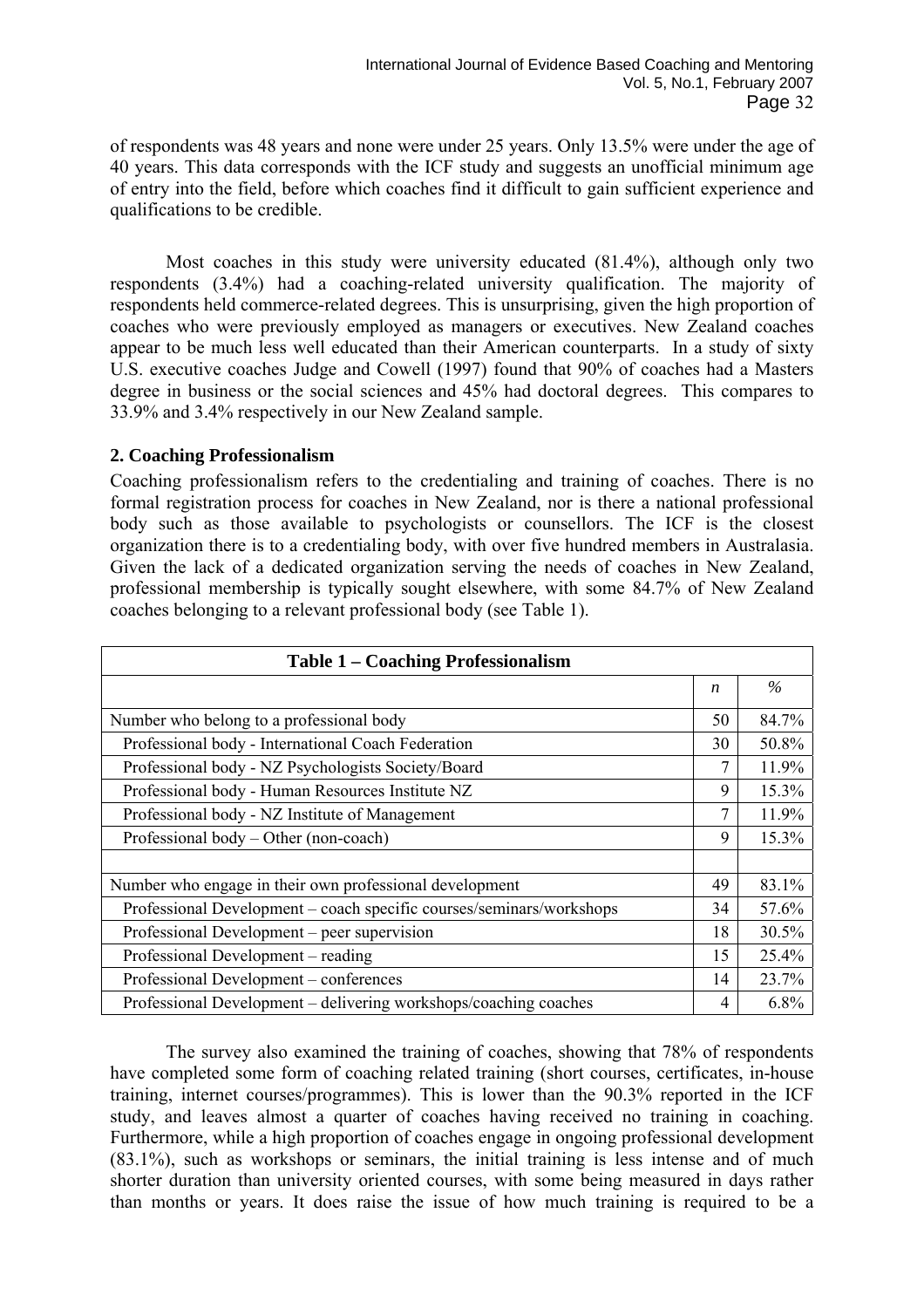competent coach, and whether graduates of shorter programmes receive sufficient training to be effective. In the absence of any recognised professional accreditation for coaches in New Zealand, the relatively high proportion of untrained coaches is a cause for concern.

 Apart from the obvious need for the micro-skills of coaching and for theoretical models which inform the coaching process, an area of concern with untrained coaches is their ability to recognise and refer clients with mental health issues (Berglas, 2002). The most common mental illness a coach is likely to encounter will be depression, but it is quite possible that they will also come across clients suffering from borderline personality disorder, narcissism, anxiety disorders, and other forms of mental illness. The consequences of failing to recognise these conditions could vary from rendering the coaching ineffective, to facilitating a course of action that might worsen the client's condition.

## **3. Coaching Career**

Grant (2003) notes that coaching is an emerging cross-disciplinary practice, a view reinforced by the ICF study which showed 99.9% of coaches come to executive coaching from a prior professional background. The majority of respondents in the present study came from management roles (67.8%), followed by professional services/consultancy (28.8%), human services (15.3%), and small business owners (6.8%). These categories hide the breadth of backgrounds of people who have become coaches. Respondents include ex or current directors, CEOs, IT, finance, accounting, HR, sales, marketing, production and operations managers, lecturers, psychologists, counsellors, nurses, social workers, lawyers, accountants, priests, teachers, real estate agents, journalists, engineers, trainers, bankers, sports coaches, and a wide variety of small business owners. The richness this variety of people brings to the coaching industry is a real strength. However, it could be argued that t also creates a need for good quality training of sufficient duration and intensity to create competent coaches.

 In New Zealand the preferred path to coaching is through management and consulting. The benefits of this path are obvious: coaches will be familiar with organisational contexts and leadership issues, and they will have credibility in the eyes of other managers (Kiel et al, 1996; Levinson, 1996). However, when we analyse the data on the degree of coaching training received in conjunction with the probability of a coach having managerial/consulting background, there is potential for problems. In the absence of comprehensive training in micro-skills coaching and in the theories of human behaviour that underpin coaching, it is likely a coach with a management or consultancy background will fall back on their strength – which is likely to be problem solving skills and experience, and therefore an over-reliance on giving advice. Future research could look at the effectiveness of short duration coaching training.

### **4. Coaching Processes**

Coaches typically operate within the city in which they are located: only 5.1% reported working in multiple locations. This local focus is quite different to the ICF study which reported that 72.9% of coaches worked nationally. The likely cause of the local nature of New Zealand coaching practices is that word-of-mouth is the primary source of marketing for most respondents in this study.

 The mean number of clients seen per month is 10, the median is 8, and the range is between 1-40 clients. On average coaches see their clients 2.7 times per month. These averages hide some wide variations in the number of client sessions, from a low of 2 per month to a reported high of 120 sessions. Only 5.1% of respondents have more than 40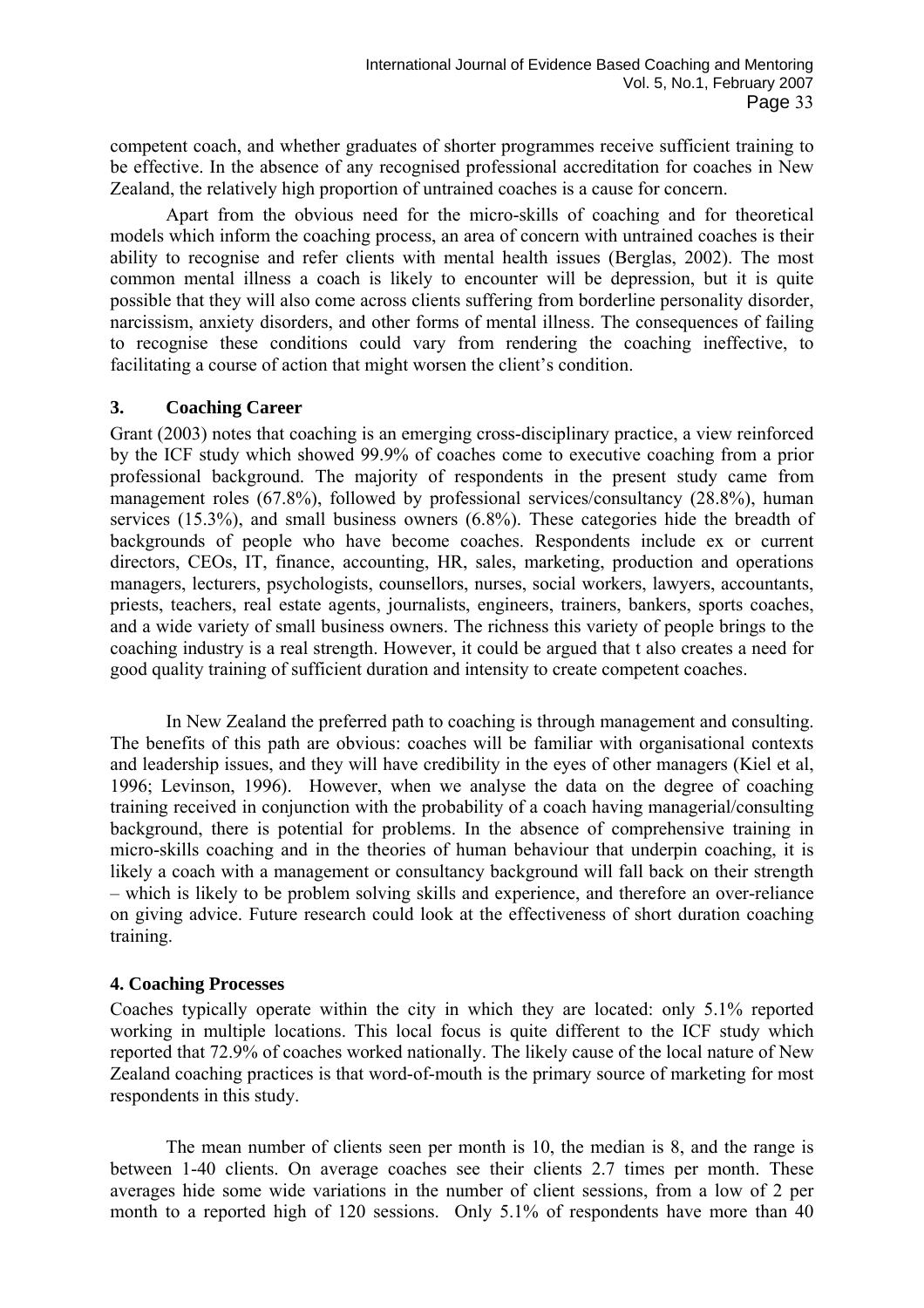coaching sessions per month, indicating that for the vast majority of respondents, coaching is not a fulltime activity.

 The most common (54.2%) duration of each coaching session is 50-60 minutes, reflecting the length of time of a conventional counselling/therapeutic session. The range of duration was 15 minutes to four hours, but only 5.1% of respondents had sessions of longer than two hours.

 Approximately one-third of coaches will work with a client for between one and three months (32.2%), slightly less than a third for four to six months (28.8%) and similarly for longer than six months (27.1%). The ICF study reported that 53.2% of coaches work with their clients for longer than six months, which is double the New Zealand figure. The reason for this difference is not known.

 Coaching is conducted primarily in person (67.8%), with as many coaches meeting in the client's premises as in the coach's own office. Coaching over the phone is also widely practised (57.6%), and if overseas trends are an indication, this will become more popular (Grant & Zackon, 2004). Online coaching by e-mail is more popular here in New Zealand (22.0%) than reported in the ICF study (1.4%), perhaps reflecting the fact that New Zealanders have a reputation for being early adopters of technology.

 Respondents were asked to identify which coaching model(s) they employed in their practice, and their responses were very diverse (see Table 2 below).

| <b>Table 2-Coaching Models Used</b>                                                                                                                                                                                         |                |       |  |  |
|-----------------------------------------------------------------------------------------------------------------------------------------------------------------------------------------------------------------------------|----------------|-------|--|--|
|                                                                                                                                                                                                                             | n              | $\%$  |  |  |
| Managerial problem-solving approaches relating to identifying needs/<br>goal setting/ gap analysis /problem solving/ action planning                                                                                        | 19             | 32.2% |  |  |
| <b>GROW</b> model                                                                                                                                                                                                           | 9              | 15.3% |  |  |
| Solution-focused model                                                                                                                                                                                                      | 6              | 10.2% |  |  |
| CBT approach                                                                                                                                                                                                                | 3              | 5.1%  |  |  |
| Counselling Approach                                                                                                                                                                                                        | 2              | 3.4%  |  |  |
| Heron Model                                                                                                                                                                                                                 | 2              | 3.4%  |  |  |
| <b>Coaching Conversation Model</b>                                                                                                                                                                                          | $\overline{2}$ | 3.4%  |  |  |
| Holistic/Spiritual Model                                                                                                                                                                                                    | $\overline{2}$ | 3.4%  |  |  |
| 360 Degree Feedback                                                                                                                                                                                                         | $\overline{2}$ | 3.4%  |  |  |
| <b>NLP</b> Model                                                                                                                                                                                                            | 2              | 3.4%  |  |  |
| <b>Babcock Sinclair Model</b>                                                                                                                                                                                               | $\mathfrak{D}$ | 3.4%  |  |  |
| Other (modality technique, results coaching system, 5s model, ICF model,<br>home of change model, emotional intelligence, head/heart/hands model,<br>Action International 6 step model, do-review-learn model, 1-2-3 model) | 10             | 16.9% |  |  |
| Multiple models, eclectic approach or self-developed model                                                                                                                                                                  | 4              | 6.8%  |  |  |
| No model                                                                                                                                                                                                                    | 2              | 3.4%  |  |  |

 The most commonly used approach is the rational managerial problem solving model (What is the problem? What are its causes? What are the potential solutions? Which one do we choose? How do we implement it?), followed in usage by the GROW model (described in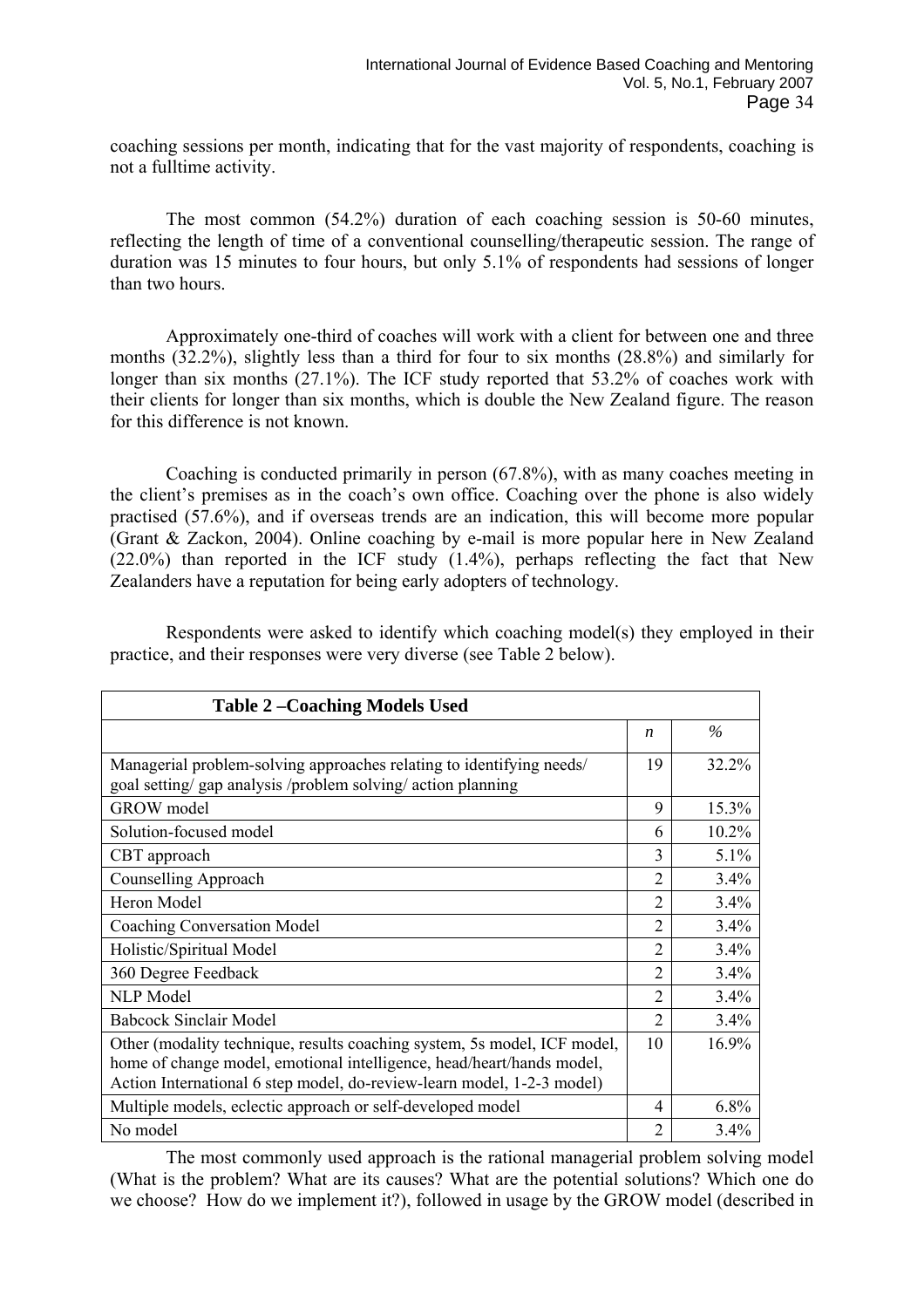West and Milan, 2001, p. 19), and the solution-focused brief therapy model, which is referred to by Hudson (1999, p. 75) as the type of therapy "that informs the field of coaching the most". Manthei and Brooks (2005) and Greene and Grant (2003) also support the use of the solution-focused model in coaching because it is non-pathology based, it is appreciative, builds on existing strengths, and is typically brief. It is notable that only 5.1% of respondents use a Cognitive Behavioural (CBT) approach, which is also recognised as being particularly suitable for coaching (Skiffington & Zeus, 2003). The relative paucity of use of established therapeutic models in coaching can be explained by the low numbers of ex-mental health professionals who have taken up coaching in New Zealand, making up only 16.9% of the current sample.

 The popularity of the use of the conventional managerial problem solving model can be explained by its familiarity to managers – both for clients and coaches. Two significant implications flow from its widespread application, however. The first is that it is a very rational approach to problem solving, and has been criticised for being naively rational and for failing to recognise the emotional component of problem solving. Secondly, from a coaching process perspective, the model does not require, and adherents are not taught, any coaching micro-skills.

 Future research could investigate the factors which influence the length of coaching relationships, including the influence of type of training coaches receive. For example, some models such as solution-focused brief therapy are short-term in nature. The impact of the duration of the coach/client relationship on coaching outcomes could also be investigated. Given the inherent difficulty of picking up non-verbal cues during telephone or online coaching, the effectiveness and suitability of such coaching processes is also worthy of investigation.

# **5. Coaching Practice**

Coaching practice includes the coaches' employment status, how coaches market their services, what proportion of their income is derived from coaching, what content areas they coach in, the adoption of ethical guidelines, and whether coaches carry professional indemnity insurance.

 The majority of coaches are in fulltime self-employment (66.1%). The next largest group is made up of coaches who are in fulltime employment (23.7%), with the balance being in part-time or mixed employment/self-employment. The high proportion of self-employed reflects the ICF study results (73.7%) and reinforces the idea that many managers/consultants have moved out of corporate life and into coaching perhaps as a lifestyle change. There are obvious attractions to coaching; there are very low capital barriers to entry, there are no formal credentialing qualifications required, coaches can draw on their previous work experience, and because work comes incrementally one's workload can be managed more easily than it can in large-project based consultancy practice.

 The range of hourly charge-out rates varies considerably, from a low of \$NZ30 to a high of \$NZ1,000 (approximately ₤10 to ₤320). The mean hourly charge-out rate was \$NZ192 (₤61) and the median was \$NZ225 (₤72).

 Given that coaching is typically just part of a portfolio of professional services offered by respondents, the average and median percentage of respondents' professional income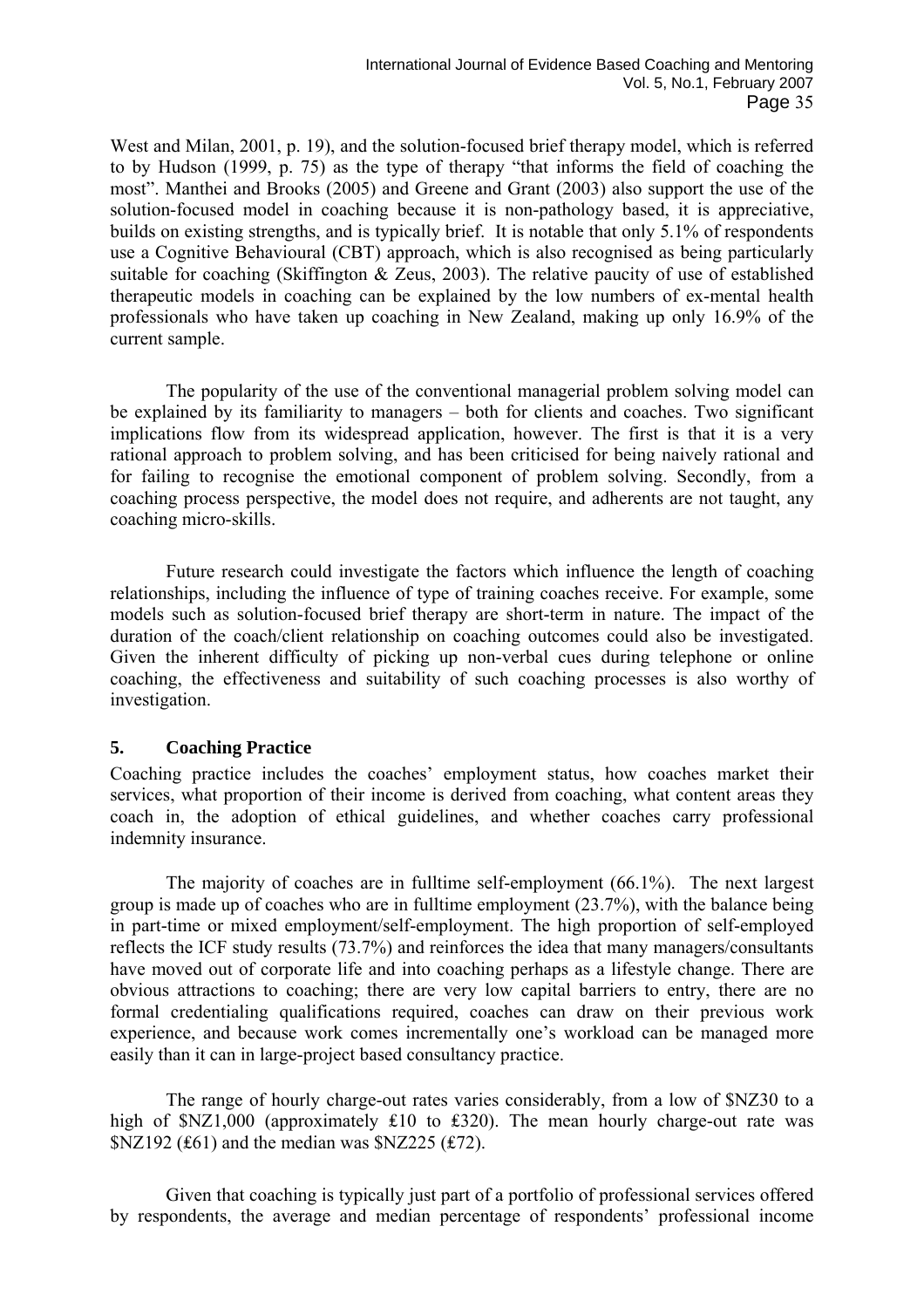derived from executive coaching was only 40%. The range was from 5%-100%. Only a small proportion of respondents (7.6%) reported that their income from coaching makes up their entire personal income. The preferred method of marketing is through word-of-mouth. Referral from clients or other professionals is the most effective method for 89.8% of respondents. Other methods of building a coaching practice are shown below in Table 3.

| <b>Table 3-Marketing Methods Employed</b>               |    |         |
|---------------------------------------------------------|----|---------|
| <b>Marketing Method</b>                                 | n  | $\%$    |
| Referral from other professionals or client engagements | 53 | 89.8%   |
| Free introductory session                               | 30 | 50.8%   |
| Public/media talks                                      | 20 | 33.9%   |
| Advertising                                             | 17 | 28.8%   |
| Other (e.g. book publications, networking)              | 4  | $6.8\%$ |

 The large majority of coaches (88.1%) are involved in leadership development coaching, with business strategy (59.3%) and business start-up (50.8%) also being popular areas for coaching. Other areas included marketing, sales, finance, life coaching, career coaching, sports coaching, and team development coaching. About two-thirds of respondents actively coach in two or more of the above areas.

 Most respondents have some form of evaluation built into their practice (78%), with the most common type being client feedback (66.1%). Very few coaches evaluate the effectiveness of their coaching using organisational performance measures (5.1%) or seek feedback from the organization that is sponsoring the coaching of one of their employees (8.5%). Grant and Zackon (2004) argue for a more rigorous evaluation of the return on investment on coaching, as opposed to forms of evaluation carried out by coaches themselves, often for marketing purposes.

 One of the most reassuring aspects of this survey is the almost universal adoption by coaches of a recognised code of ethics (96.9% were bound by the ethical guidelines of the International Coaching Federation, NZ Psychologist Board, HR Institute of NZ, company ethics, or other membership body). This is particularly important in the absence of a professional accreditation body in New Zealand with its own code of ethics. In any emerging profession there will always be the risk of a 'wild-west' mentality where unethical operators seek to take advantage of, to some extent, the uneducated demand for the new services. Positively, there were no open-ended free responses to the survey which indicated that this was happening in New Zealand.

 Finally, 61% of respondents have professional indemnity insurance, a worryingly low figure which leaves almost 40% of coaches unprotected against liability claims. Future research could investigate why such a low percentage of coaches in New Zealand do not carry indemnity insurance. Have they consciously decided not to? Or, in making the switch from being employees to self-employed – in an occupation which, because of its ease of set-up, might not require the involvement of legal or accounting advice – is something which has simply been overlooked?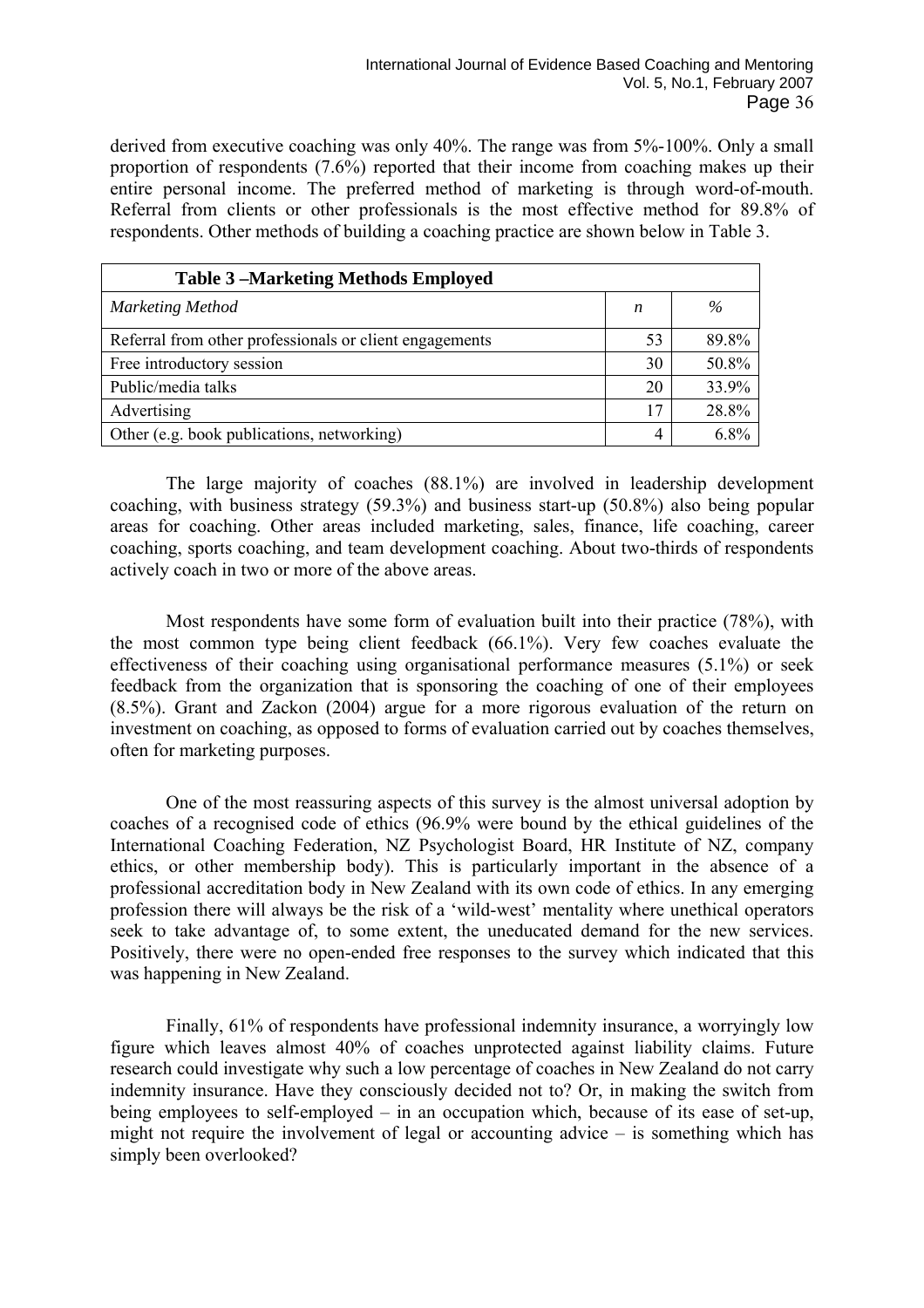## **Discussion**

The survey results provide a snapshot of the state of executive coaching in New Zealand in 2005. The survey was mailed out to every executive coach in New Zealand who could be identified as such, and with a response rate of 46% the results are based on a sample of almost half the total population of coaches in this country. The results raise a number of interesting topics for discussion, which are discussed below.

## **1. Coaching background: What sort of person is succeeding as a coach?**

The typical executive coach could be either male or female, is in their late forties, is university educated but with limited coach specific training, and comes from a business or management background. The most striking feature of the demographic data is the age of coaches, both as evidenced in this study and in the ICF study (Grant and Zackon, 2004). Not a single coach in this survey was under the age of 25 years, and 86.5% of them were over 40 years. This profile would not be found in professions such as law, accountancy, engineering, psychology, or counselling, so why amongst coaches? The survey did not ask this question, but, *prima facie,* there could be two, related, reasons. The first is that potential coaches in their twenties and thirties might feel they lack the life/ organisational experience or credibility to attract clients, and so they self-select themselves out by not becoming coaches. The second explanation, and a corollary of the first, is that organisational clients are unwilling to be coached by people whom they feel lack business credibility. Age on its own does not explain all of this perception however, because managers are willing to be advised by young lawyers, stockbrokers and accountants. Perhaps the reason lies in the fact that these other professions offer technical advice which young talented graduates are equipped to provide, whereas coaching is more likely to involve problems and issues which are less rational and more subjective. Each of us has a set of criteria which defines who we are prepared to take problems to, and perhaps relevant work/life experience is the prerequisite for a successful coach. The 'choice-of-coach' process is worthy of further research.

 Approximately 70% of coaches enter coaching after a career in some business or managerial role. What the data does not tell us is whether the pool of coaches is driven by supply-side factors, i.e. the attraction of former business people to coaching, or demand-side factors, i.e. clients being attracted to coaches who have business experience, resulting in those coaches being more successful and present in greater numbers than coaches with other backgrounds. Therefore, the question becomes: is it more desirable to train a business person with coaching skills or to have a mental health professional acquire knowledge of organisational contexts? There are conflicting views on the answer to this quandary. The first view is that psychologists and other mental health professionals are the most qualified to be executive coaches because they already possess many of the skills required (Auerbach, 2001; Brotman et al, 1998; Hart et al, 2001). The contrary view is that while having the necessary skills is important, it is not enough. It is also necessary to have a thorough knowledge of business, organisational, managerial and leadership issues (Harris, 1999; Kiel et al, 1996).

 One of the leading authorities on coaching, Richard Kilburg, is an ex-psychiatrist. He argues that while very few coaches have any formal training in helping people change, not all therapists have what is required to be a coach:

I am not arguing that coaches must be trained as mental health professionals to be successful. On the contrary, I do not think that the majority of therapists could work successfully as consultants or coaches in organizational contexts.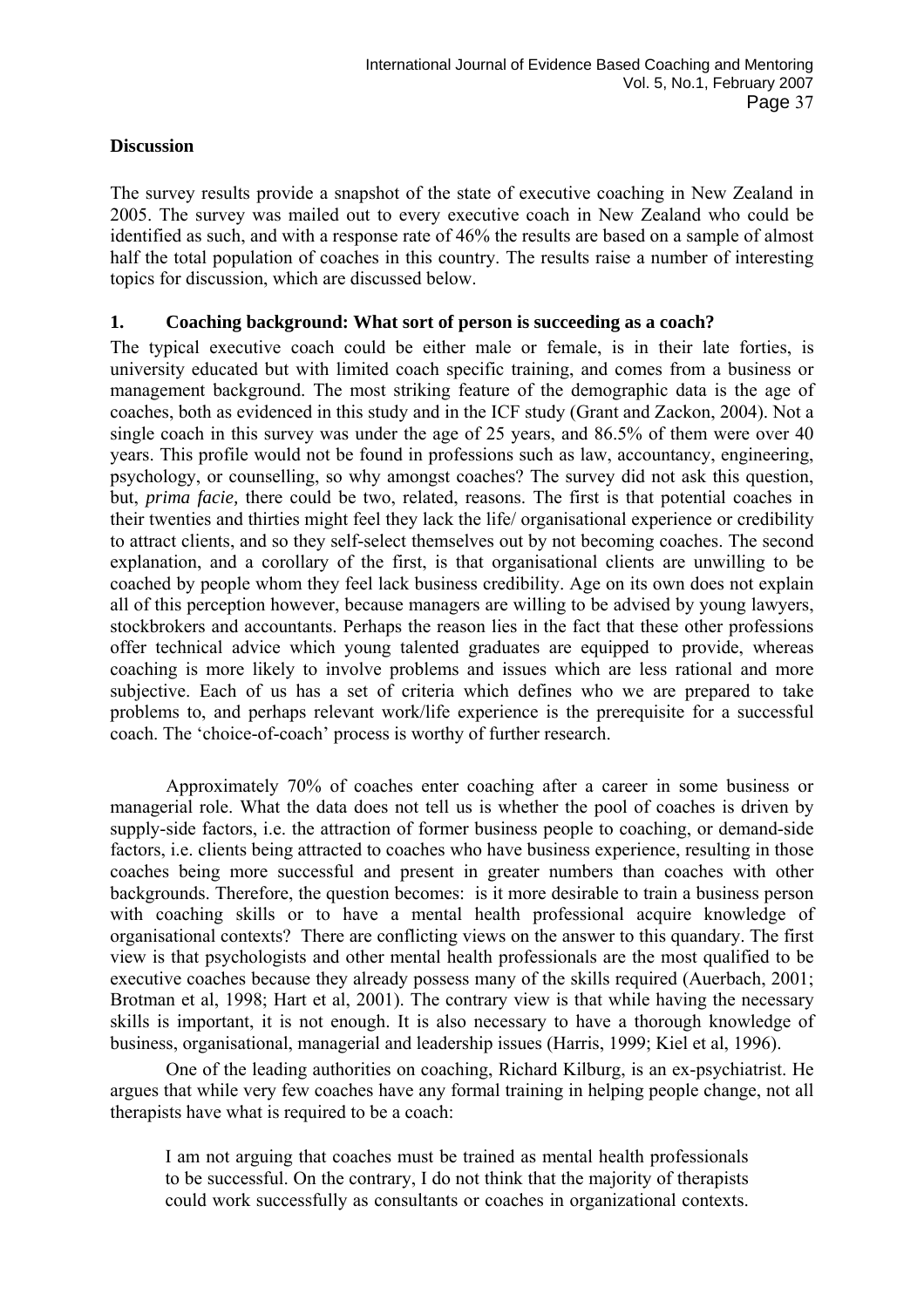There are many attitudes, values, behavioural patterns, and personality traits that would make it difficult for them to adapt their ideas and methods to the typical corporate setting. Rather, I am arguing that the average consultant who is working closely in coaching individuals, dyads, or management teams can benefit greatly from an increased knowledge of the unconscious dimensions and processes that influence behaviour regardless of the setting (Kilburg, 2000, p. 17).

 Coaching has been around long enough for mental health professionals to have become more numerous in coaching, and the fact that most coaches have a business rather than a mental health background would suggest one of two things: there is either something about coaching that appeals more to the type of person who enters business than to mental health professionals (for example, a focus on organisational performance), or people with business experience are more successful coaches than mental health professionals and have survived as coaches in greater numbers. Again, this is an area worthy of further research.

## **2. Coaching Professionalism: Is coaching a profession?**

Another question, taking into account the career demographics, work practices and training of coaches, might be whether coaching should be regarded as a profession in the same way as psychology and counselling are. Or is it more accurate to speak of coaching as just one of a number of services offered by organisational and business consultants?

 The more commonly applied definition of a profession is that it is a vocation in which a theoretical and scientific body of knowledge is applied in a learned fashion, and to which one is called or admitted. At present, based on the data contained in this and the ICF survey, the coaching industry does not meet any of the criteria of a true profession:

- there are no barriers to entry.
- there is no shared common body of knowledge (see Table 2 above),
- no formal university level qualifications are required (in fact, only 3.4% of respondents in this study had a coaching-related university qualification),
- coaching is not governed by any regulatory bodies,
- there is no shared enforceable body of ethics,
- there is no state-sanctioned licensing of coaches in New Zealand.

 It is therefore incorrect to refer to a 'coaching profession', or to coaches as professionals. There are a number of implications that flow from this conclusion. Until coaching becomes a profession there will be no way of ensuring that minimum standards of competence and ethical behaviour can be managed reliably. Service quality and the coaching outcomes will be unpredictable, particularly from those coaches surveyed who had no training in coaching at all. Potential users of coaching services would be rightly cautious about the quality and ethics of coaches and this will inevitably be reflected in their willingness to engage an executive coach and remunerate him or her appropriately for 'professional services'.

 Coaching is now large and mature enough to contemplate a move in the direction of increasing professionalisation, as also noted by Bluckert (2004). However, there have been no moves in New Zealand to create a professional structure for executive coaching. While there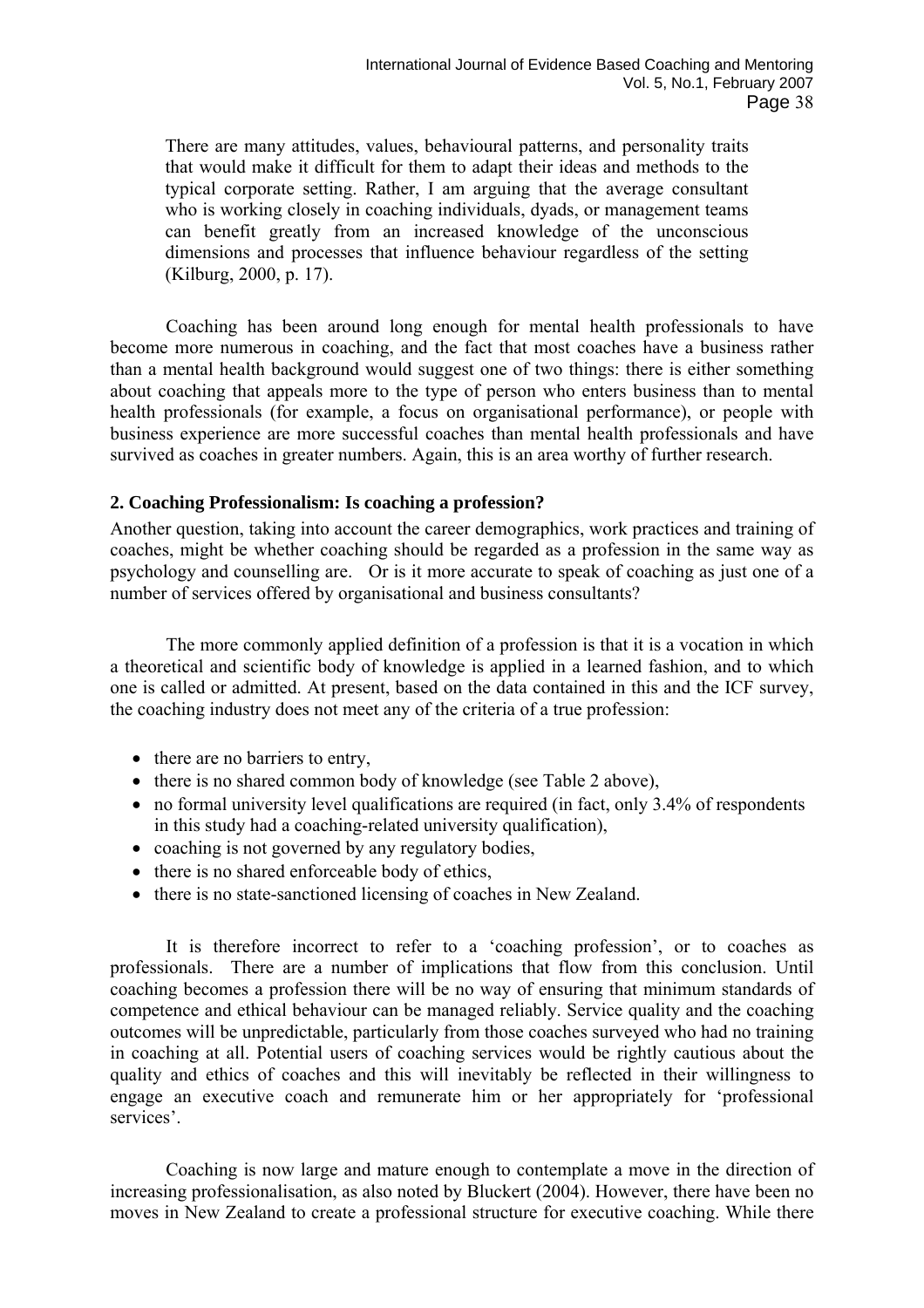are various models of professionalisation, it is unclear which one, if any, coaching will adopt. One option would be to maintain the status quo, with coaching remaining as a completely unregulated service industry. Moving along the professionalisation continuum, the next model would be voluntary credentialing. An example of this type of model is the organisation development (OD) industry in the U.S. OD consultants can apply to be registered with bodies such as the OD Institute, and depending on the consultant's qualifications and experience a grade of membership is awarded. However, by choosing not to opt in to such institutes, a consultant is not barred from practice or from describing themselves as a practitioner. The same model applies to counsellors in New Zealand. At the other end of the continuum are the truly professionalised occupations such as psychology, psychiatry, and social work. To describe oneself and to practise in these fields, a practitioner must be licensed and is subject to all of the requirements of belonging to a profession described above. The establishment by Anthony Grant of a Coaching Psychology Unit at the School of Psychology, University of Sydney, is a first step towards professionalisation of coaching in Australasia.

 In the absence of formal coaching qualifications, and given that coaching is a business related service similar in nature to OD, it is likely that coaching will move to a model of voluntary credentialing and let the market make its judgments about credibility and professionalism. At the moment the ICF, with 500 members in Australia, could be regarded as the most likely organisation to become the pseudo-credentialing body for coaches.

### **3. Coaching processes**

The data relating to coaching processes raises some interesting issues and questions. In many respects coaches in New Zealand seem to have adopted conventional therapeutic practices. Half of the respondents in the study use the standard 50-60 minute appointment time, and on average clients are seen every one to two weeks. Internationally, coaching seems to have moved further away from these therapeutic norms. For example, the ICF study found there was a much higher rate of coaching at a distance, and as a consequence, a greater use of telephone coaching. There is an element of freedom and willingness to try new things that makes the coaching processes an exciting one, including the use of telephone and online coaching, offering a wide variation in session times from 15 minutes to 4 hours, observing clients in their work environment, and of seeing clients in their workplace instead of the coach's office. Because coaching has not yet adopted the scientist-practitioner model, there is little or no research into the efficacy, risks, or benefits of some of these practices.

 Coaching is an eclectic practice, as shown by the data on the range of coaching models used by respondents (see Table 2). However it is worrying that a third of the sample in this study employ the conventional management problem solving model. The widespread use of this basic model could suggest that a large proportion of New Zealand coaches fail to adopt a specific coaching model and so rely on a business model they are familiar with. This model is problem-centred, deficiency-based, and does not in any way draw on the positive psychology models that have become more efficacious in recent years. These models include Appreciative Inquiry (Watkins and Mohr, 2001), solution-focused therapy (de Jong and Berg, 2002), strengths-based assessment and many others. The lack of knowledge of a coaching model may also lead those coaches who come from a business background to engage in advice-giving behaviour, which is more typical of managers and leaders.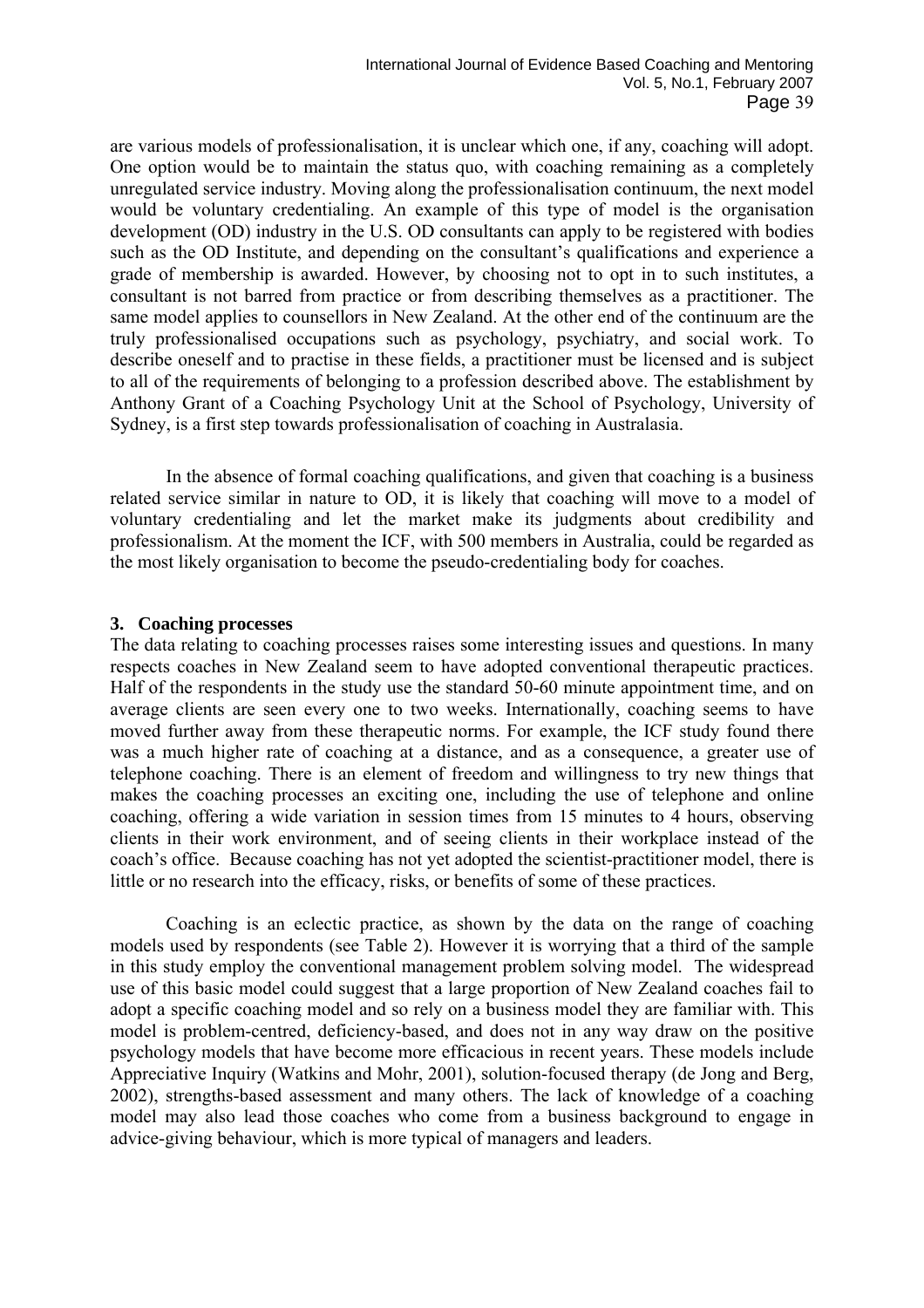### **Conclusions**

This study is the first to explore the situation in relation to the coaching industry in New Zealand. The results paint a picture of an industry not too dissimilar from its international counterparts. It is largely unregulated by obligatory codes of practice and ethics, and does not meet any of the requirements of being a profession. Over 95% of coaches in New Zealand lack any university-level coaching training, and a quarter of coaches have no coaching training at all. These figures are a cause for concern as it is likely that the quality and efficacy of coaches varies widely as a result.

 As a service industry, coaching can continue in its present form – with none of the attributes of a true profession and with all of the risks that brings. Alternatively, coaching can make a move towards voluntary credentialing, or seek to become a true profession based on the scientist-practitioner model. Any move towards either of the latter states will require a level of leadership from within the profession that is largely lacking at the moment.

#### **References**

- Auerbach, J. (2001) *Personal and executive coaching: The complete guide for mental health professionals,* Ventura, CA: Executive College Press.
- Berglas, S. (2002) The very real dangers of executive coaching, *Harvard Business Review*  (June), 87-92.
- Brotman, L., Liberi, W., & Wasylyshyn, K. (1998) Executive coaching: The need for standards of competence, *Consulting Psychology Journal: Practice and Research, 50*, 40-46.
- Bluckert, P. (2004) The state of play in corporate coaching: current and future trends, *Industrial and Commercial Training,* 36, 2/3, 53-55.
- De Jong, P., & Berg, I. (2002) *Interviewing for solutions,* Pacific Grove: Brooks Cole
- Grant , A. (2003) *Keeping up with the cheese! Research as a foundation for professional coaching of the future,* Paper presented at the International Coach Federation Conference Symposium on Research and Coaching, Denver, Colorado, USA.
- Grant, A., & Cavanagh, M. (2004) Toward a profession of coaching: Sixty-five years of progress and challenges for the future, *International Journal of Evidence Based Coaching and Mentoring,* 2(1), 1-16
- Grant, A., & Zackon, R. (2004) Executive, workplace and life coaching: Findings from a large-scale survey of International Coach Federation Members, *International Journal of Evidence Based Coaching and Mentoring,* 2(2), 1-15*.*
- Greene, J., & Grant, A. (2003) *Solution-focused coaching: managing people in a complex world,* Edinburgh: Pearson Education.
- Harris, M. (1999) Look, it's an I-O psychologist…no, it's a trainer…no, it's an executive coach, *TIP, 36*(3), 1-5.
- Hart, V., Blattner, J., & Leipsic, S. (2001) Coaching versus therapy: A perspective, *Consulting Psychology Journal: Practice and Research,* 53(4), 229-237
- Hudson, F. (1999) *The handbook of coaching: A comprehensive resource guide for managers, executives, consultants, and human resource professionals,* San Francisco: Jossey-Bass.
- Judge, W., & Cowell, J. (1997) The brave new world of executive coaching, *Business Horizons, 40*(4), 71-77.
- Kampa-Kokesch. S, & Anderson, M. (2001) Executive coaching: A comprehensive review of the literature, *Consulting Psychology Journal: Practice and Research,* 53(4), 205-228.